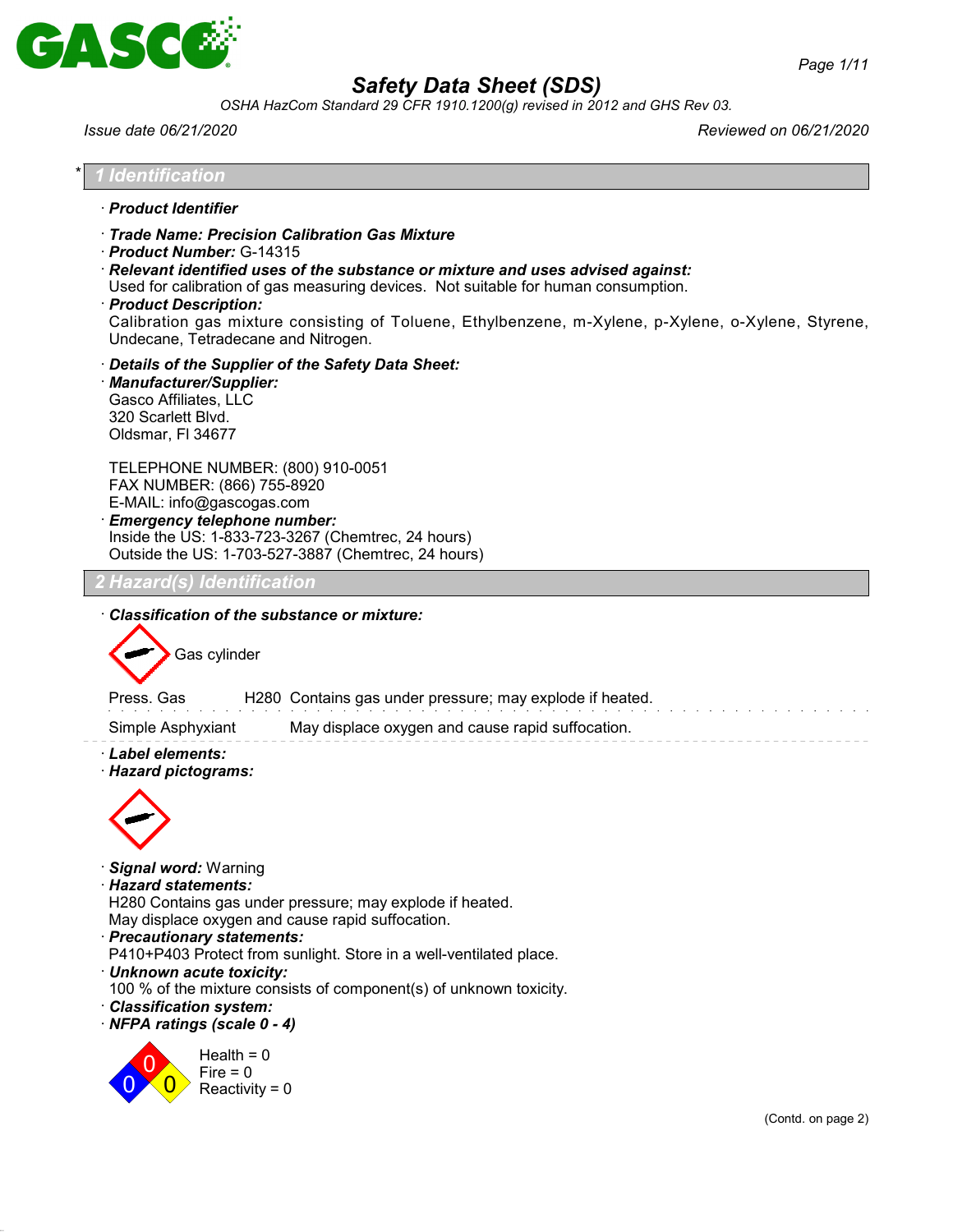*OSHA HazCom Standard 29 CFR 1910.1200(g) revised in 2012 and GHS Rev 03.*

*Issue date 06/21/2020 Reviewed on 06/21/2020*

*Trade Name: Precision Calibration Gas Mixture*

### · *HMIS-ratings (scale 0 - 4)*

**HEALTH**  FIRE REACTIVITY 0  $\frac{0}{5}$  Health = 0  $\boxed{0}$ Fire  $= 0$ Physical Hazard = 0

· *Hazard(s) not otherwise classified (HNOC):* None known

*3 Composition/Information on Ingredients*

#### · *Chemical characterization: Mixtures*

· *Description:* Mixture of substances listed below with non-hazardous additions.

| <b>Dangerous Components:</b> |                                                                                                                                                                 |                    |  |
|------------------------------|-----------------------------------------------------------------------------------------------------------------------------------------------------------------|--------------------|--|
| CAS: 7727-37-9               | Nitrogen                                                                                                                                                        | 99.9992-99.999992% |  |
| RTECS: QW 9700000            | ◆ Press. Gas, H280; Simple Asphyxiant                                                                                                                           |                    |  |
| CAS: 108-88-3                | Toluene                                                                                                                                                         | 0.000001-0.0001%   |  |
| RTECS: XS 5250000            | Elam. Liq. 2, H225;  sepr. 2, H361; STOT RE 2, H373;<br>Asp. Tox. 1, H304; $\diamondsuit$ Acute Tox. 4, H332; Skin Irrit. 2, H315;<br><b>STOT SE 3, H336</b>    |                    |  |
| CAS: 100-41-4                | Ethylbenzene                                                                                                                                                    | 0.000001-0.0001%   |  |
| RTECS: DA 0700000            | Elam. Liq. 2, H225;  stars 2, H351; STOT RE 2, H373;<br>Asp. Tox. 1, H304; $\diamond$ Acute Tox. 4, H332                                                        |                    |  |
| CAS: 108-38-3                | m-xylene                                                                                                                                                        | 0.000001-0.0001%   |  |
| RTECS: ZE 2275000            | $\circledast$ Flam. Liq. 3, H226; $\circledast$ Acute Tox. 4, H312; Acute Tox. 4,<br>H332; Skin Irrit. 2, H315                                                  |                    |  |
| CAS: 106-42-3                | p-xylene                                                                                                                                                        | 0.000001-0.0001%   |  |
| RTECS: ZE 2625000            | $\diamondsuit$ Flam. Liq. 3, H226; $\diamondsuit$ Acute Tox. 4, H312; Acute Tox. 4,<br>H332; Skin Irrit. 2, H315                                                |                    |  |
| CAS: 95-47-6                 | o-xylene                                                                                                                                                        | 0.000001-0.0001%   |  |
| RTECS: ZE 2450000            | <b>Elam.</b> Liq. 3, H226; $\Diamond$ Acute Tox. 4, H312; Acute Tox. 4,<br>H332; Skin Irrit. 2, H315                                                            |                    |  |
| CAS: 100-42-5                | Styrene                                                                                                                                                         | 0.000001-0.0001%   |  |
| RTECS: WL 3675000            | Elam. Liq. 3, H226; Carc. 2, H351; Repr. 2, H361; STOT<br>$RE$ 1, H372; $\langle \cdot \rangle$ Acute Tox. 4, H332; Skin Irrit. 2, H315; Eye<br>Irrit. 2A, H319 |                    |  |
| CAS: 1120-21-4               | Undecane                                                                                                                                                        | 0.000001-0.0001%   |  |
| RTECS: YQ 1525000            | <b>Example 25 Asp. Tox. 1, H304; Flam. Lig. 4, H227</b>                                                                                                         |                    |  |
| CAS: 629-59-4                | Tetradecane                                                                                                                                                     | 0.000001-0.0001%   |  |
|                              | <b>S</b> Asp. Tox. 1, H304; Flam. Liq. 4, H227                                                                                                                  |                    |  |
| <b>4 First-Aid Measures</b>  |                                                                                                                                                                 |                    |  |

### · *Description of first aid measures*

#### · *After inhalation:*

Generally the product does not irritate with inhalation.

Supply fresh air. If required, provide artificial respiration. Consult doctor if symptoms persist.

In case of unconsciousness place patient stably in the side position for transportation.

### · *After skin contact:*

Generally, the product does not irritate the skin.

In cases of contact with liquified material, frostbite may occur. Immerse frostbite in cool-warm water and seek medical attention.

Wash with soap and water.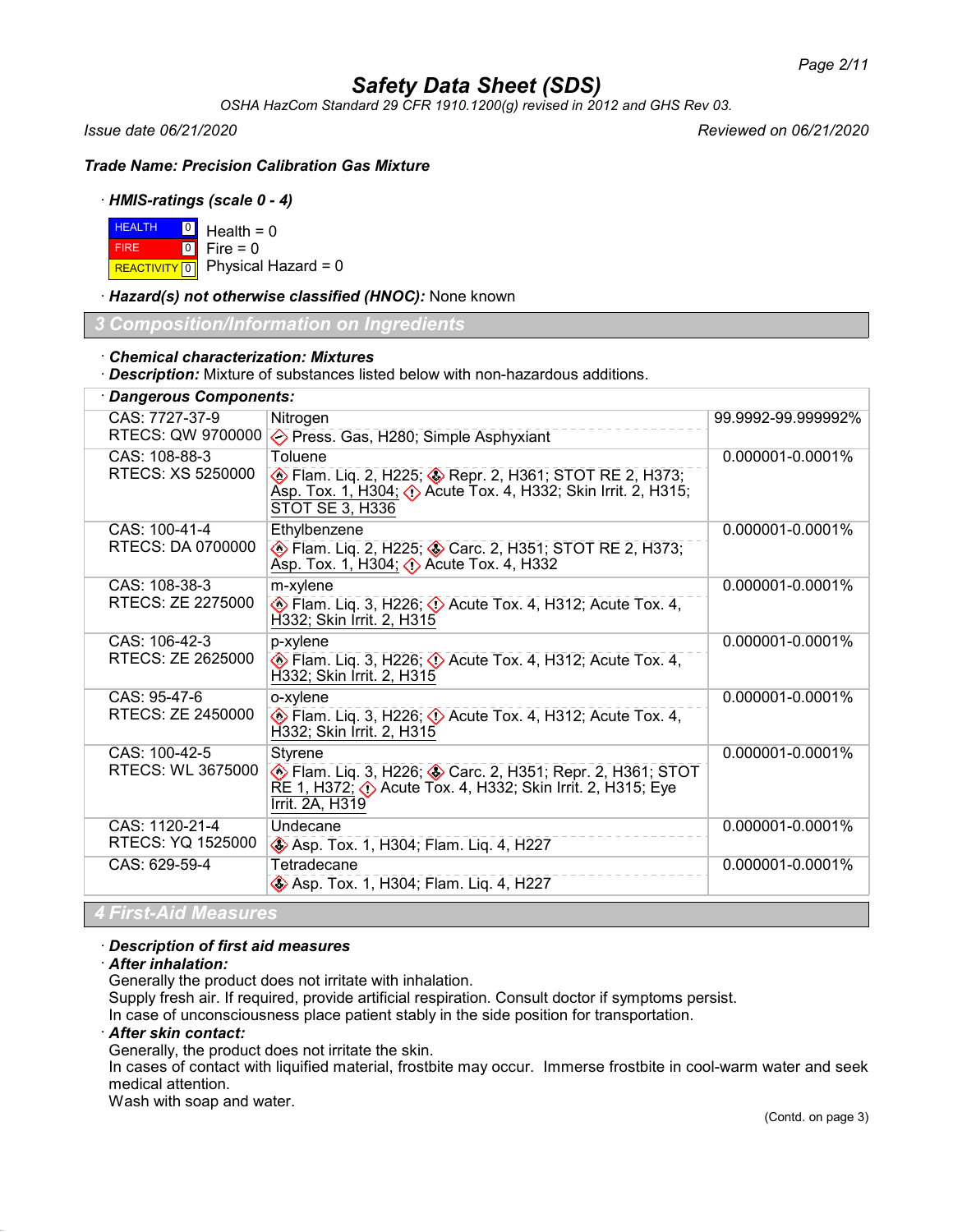*OSHA HazCom Standard 29 CFR 1910.1200(g) revised in 2012 and GHS Rev 03.*

*Issue date 06/21/2020 Reviewed on 06/21/2020*

### *Trade Name: Precision Calibration Gas Mixture*

If skin irritation occurs, consult a doctor.

· *After eye contact:*

Not anticipated under normal use.

Rinse opened eye for several minutes under running water. If symptoms persist, consult a doctor.

· *After swallowing:*

Not a normal route of entry.

If swallowed and symptoms occur, consult a doctor.

- · *Information for doctor*
- · *Most important symptoms and effects, both acute and delayed:* No further relevant information available.
- · *Indication of any immediate medical attention and special treatment needed:* No further relevant information available.

\* *5 Fire-Fighting Measures*

- · *Extinguishing media*
- · *Suitable extinguishing agents:*

Use fire fighting measures that suit the environment.

Use water spray to cool fire-exposed containers.

- · *For safety reasons unsuitable extinguishing agents:* No further relevant information.
- · *Special hazards arising from the substance or mixture:*

Closed containers may explode when exposed to extreme heat.

If incinerated, product will release the following toxic fumes: Oxides of Carbon and Nitrogen (NOx).

· *Advice for firefighters*

This gas mixture is not flammable; however, containers, when involved in fire, may rupture or burst in the heat of the fire.

· *Special protective equipment for firefighters:*

As in any fire, wear self-contained breathing apparatus pressure-demand (NIOSH approved or equivalent) and full protective gear to prevent contact with skin and eyes.

### *6 Accidental Release Measures*

· *Personal precautions, protective equipment and emergency procedures:*

Treat any fumes as toxic.

Ensure adequate ventilation.

Keep people at a distance and stay upwind.

In a confined area, NIOSH approved respiratory protection may be required.

- · *Environmental precautions:* Inform authorities in case of gas release.
- · *Methods and material for containment and cleaning up:* Dispose of the collected material according to regulations.
- · *Reference to other sections:*

See Section 7 for information on safe handling.

See Section 8 for information on personal protection equipment.

See Section 13 for disposal information.

### *7 Handling and Storage*

### · *Handling*

### · *Precautions for safe handling:*

Ensure good ventilation/exhaustion at the workplace.

Be aware of any signs of dizziness or fatigue; exposures to fatal concentrations of this gas mixture could occur without any significant warning symptoms due to the potential for oxygen deficiency (simple asphyxiation). Do not attempt to adjust, repair or in any other way modify the cylinders containing this gas mixture. If there is a malfunction or another type of operational problem, contact nearest distributor immediately.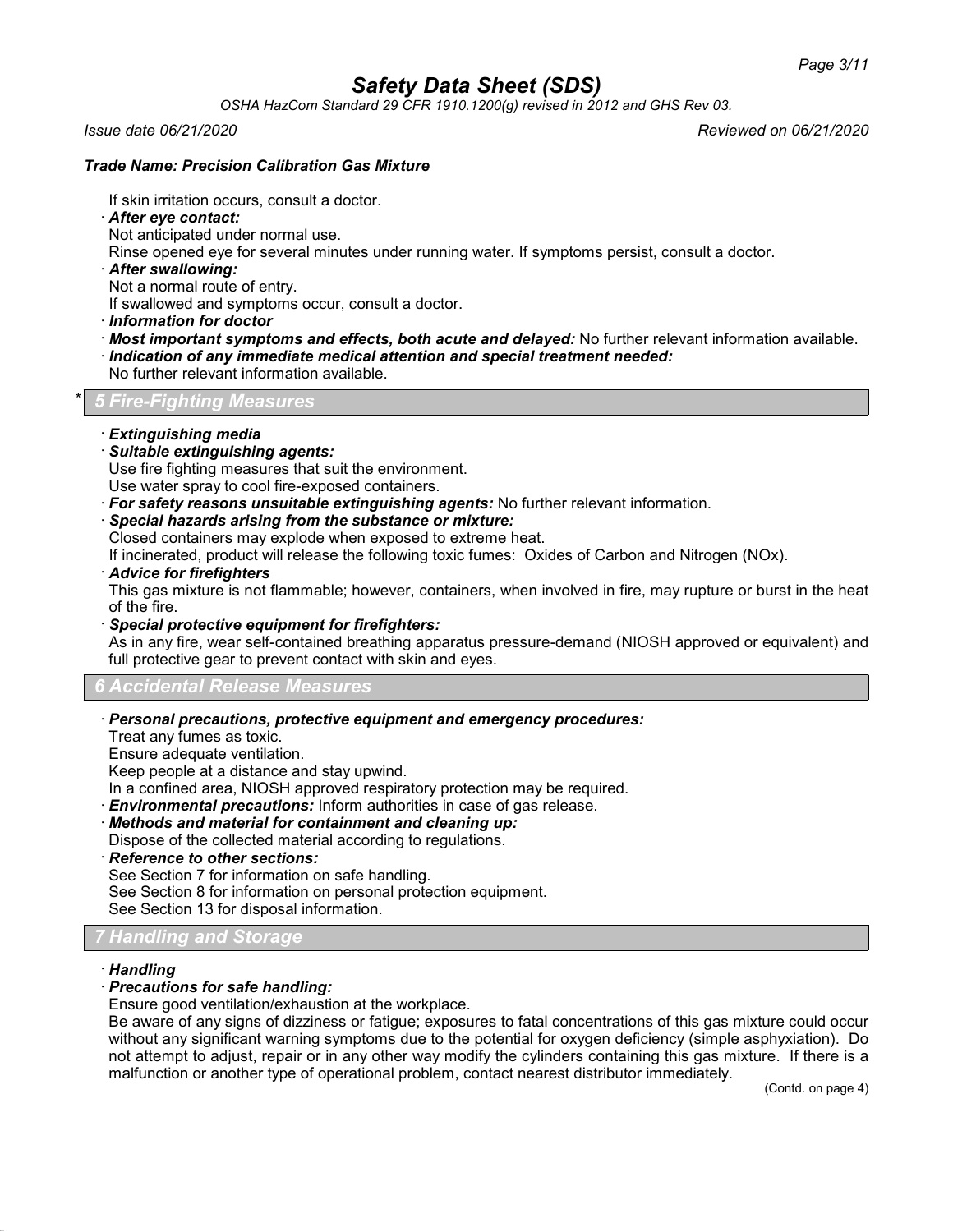*OSHA HazCom Standard 29 CFR 1910.1200(g) revised in 2012 and GHS Rev 03.*

*Issue date 06/21/2020 Reviewed on 06/21/2020*

# *Trade Name: Precision Calibration Gas Mixture*

### · *Information about protection against explosions and fires:*

Pressurized container: protect from sunlight and do not expose to temperatures exceeding 50°C, i.e. electric lights. Do not pierce or burn, even after use.

Do not cut, grind or weld on container that contains or contained product.

Do not spray on a naked flame or any incandescent material.

· *Conditions for safe storage, including any incompatibilities* Store away from strong oxidizing agents. · *Storage*

### · *Requirements to be met by storerooms and receptacles:*

Store in a cool location.

Cylinders should be firmly secured to prevent falling or being knocked over. Cylinders must be protected from the environment, and preferably kept at room temperature. Cylinders should be stored in dry, well-ventilated areas, away from sources of heat, ignition, and direct sunlight. Protect cylinders against physical damage. Full and empty cylinders should be segregated. Use a "first-on, first-out" inventory system to prevent full containers from being stored for long periods of time.

· *Information about storage in one common storage facility:* Not required.

- · *Further information about storage conditions:* Store in cool, dry conditions in well sealed receptacles.
- · *Specific end use(s):* No further relevant information available.

*8 Exposure Controls/Personal Protection*

· *Additional information about design of technical systems:* No further data; see section 7.

### · *Control parameters:*

All ventilation should be designed in accordance with OSHA standard (29 CFR 1910.94). Use mechanical (general) ventilation for storage areas. Use appropriate ventilation as required to keep Exposure Limits in Air below TLV & PEL limits.

| <b>Components with occupational exposure limits:</b>                                                            |
|-----------------------------------------------------------------------------------------------------------------|
| 7727-37-9 Nitrogen                                                                                              |
| TLV withdrawn TLV, see App. F; simple asphyxiant                                                                |
| 108-88-3 Toluene                                                                                                |
| PEL Long-term value: 200 ppm<br>Ceiling limit value: 300; 500* ppm<br>*10-min peak per 8-hr shift               |
| REL Short-term value: 560 mg/m <sup>3</sup> , 150 ppm<br>Long-term value: $375 \text{ mg/m}^3$ , 100 ppm        |
| TLV Long-term value: $75 \text{ mg/m}^3$ , 20 ppm<br>BEI                                                        |
| 100-41-4 Ethylbenzene                                                                                           |
| PEL Long-term value: 435 mg/m <sup>3</sup> , 100 ppm                                                            |
| REL Short-term value: 545 mg/m <sup>3</sup> , 125 ppm<br>Long-term value: $435 \text{ mg/m}^3$ , 100 ppm        |
| TLV Long-term value: 87 mg/m <sup>3</sup> , 20 ppm<br>BEI                                                       |
| 108-38-3 m-xylene                                                                                               |
| PEL Long-term value: 435 mg/m <sup>3</sup> , 100 ppm                                                            |
| REL Short-term value: $655 \text{ mg/m}^3$ , 150 ppm<br>Long-term value: 435 mg/m <sup>3</sup> , 100 ppm        |
| TLV Short-term value: $651 \text{ mg/m}^3$ , 150 ppm<br>Long-term value: 434 mg/m <sup>3</sup> , 100 ppm<br>BEI |
| (Contd. on page 5)                                                                                              |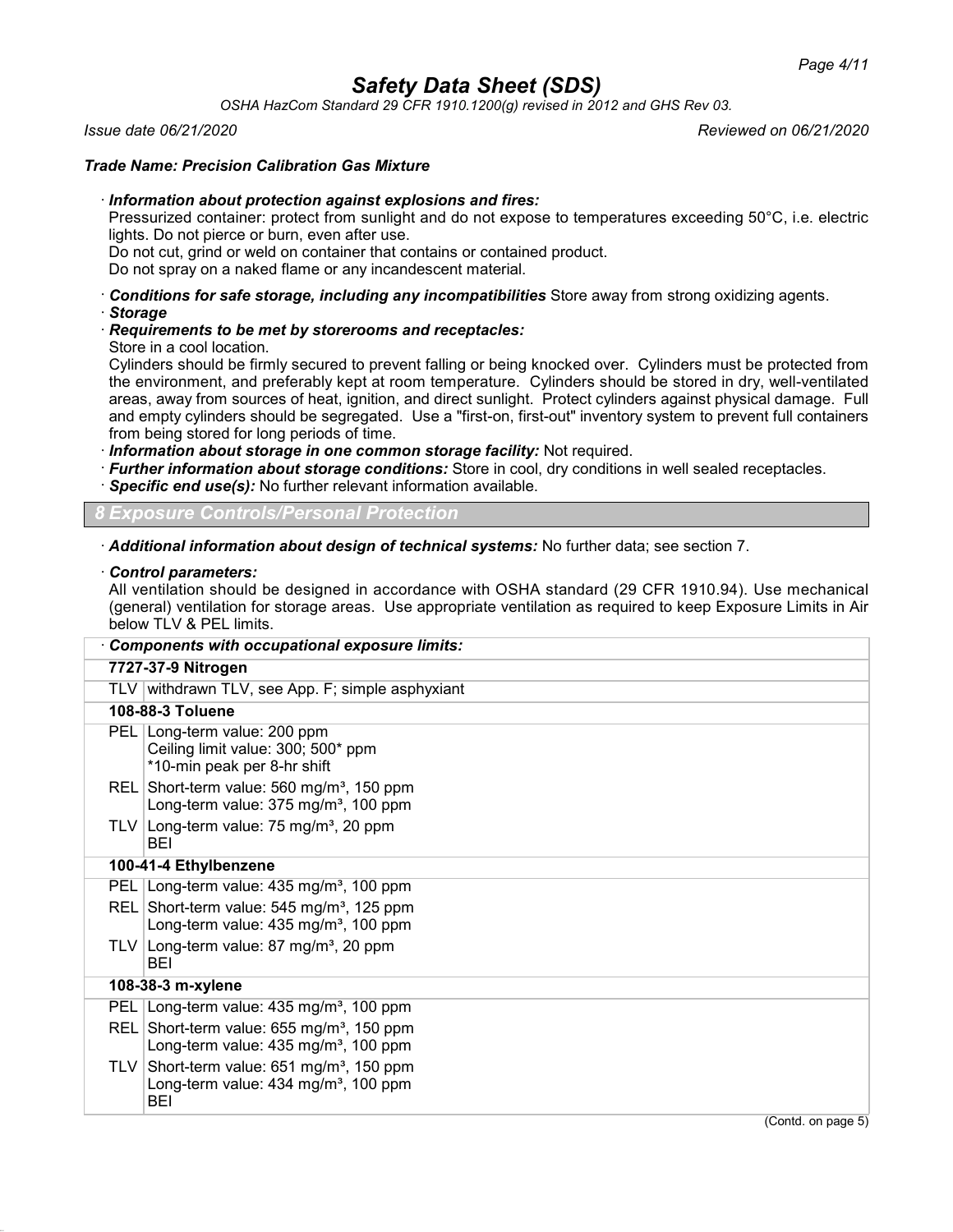*OSHA HazCom Standard 29 CFR 1910.1200(g) revised in 2012 and GHS Rev 03.*

*Issue date 06/21/2020 Reviewed on 06/21/2020*

*Trade Name: Precision Calibration Gas Mixture*

|                                                                                                                                                                                                                                                                                                                                                                                                                                                                                                                                                                                            | 106-42-3 p-xylene                                                                                                   |                                                                                                       |  |
|--------------------------------------------------------------------------------------------------------------------------------------------------------------------------------------------------------------------------------------------------------------------------------------------------------------------------------------------------------------------------------------------------------------------------------------------------------------------------------------------------------------------------------------------------------------------------------------------|---------------------------------------------------------------------------------------------------------------------|-------------------------------------------------------------------------------------------------------|--|
|                                                                                                                                                                                                                                                                                                                                                                                                                                                                                                                                                                                            | PEL Long-term value: 435 mg/m <sup>3</sup> , 100 ppm                                                                |                                                                                                       |  |
|                                                                                                                                                                                                                                                                                                                                                                                                                                                                                                                                                                                            | REL Short-term value: 655 mg/m <sup>3</sup> , 150 ppm<br>Long-term value: 435 mg/m <sup>3</sup> , 100 ppm           |                                                                                                       |  |
| <b>TLV</b>                                                                                                                                                                                                                                                                                                                                                                                                                                                                                                                                                                                 | Short-term value: 651 mg/m <sup>3</sup> , 150 ppm<br>Long-term value: 434 mg/m <sup>3</sup> , 100 ppm<br><b>BEI</b> |                                                                                                       |  |
|                                                                                                                                                                                                                                                                                                                                                                                                                                                                                                                                                                                            | 95-47-6 o-xylene                                                                                                    |                                                                                                       |  |
|                                                                                                                                                                                                                                                                                                                                                                                                                                                                                                                                                                                            | PEL Long-term value: 435 mg/m <sup>3</sup> , 100 ppm                                                                |                                                                                                       |  |
|                                                                                                                                                                                                                                                                                                                                                                                                                                                                                                                                                                                            | REL Short-term value: 655 mg/m <sup>3</sup> , 150 ppm<br>Long-term value: 435 mg/m <sup>3</sup> , 100 ppm           |                                                                                                       |  |
|                                                                                                                                                                                                                                                                                                                                                                                                                                                                                                                                                                                            | TLV Short-term value: $651 \text{ mg/m}^3$ , 150 ppm<br>Long-term value: 434 mg/m <sup>3</sup> , 100 ppm<br>BEI     |                                                                                                       |  |
|                                                                                                                                                                                                                                                                                                                                                                                                                                                                                                                                                                                            | 100-42-5 Styrene                                                                                                    |                                                                                                       |  |
|                                                                                                                                                                                                                                                                                                                                                                                                                                                                                                                                                                                            | PEL Long-term value: 100 ppm<br>Ceiling limit value: 200; 600* ppm<br>*5-min peak in any 3 hrs                      |                                                                                                       |  |
|                                                                                                                                                                                                                                                                                                                                                                                                                                                                                                                                                                                            | REL Short-term value: 425 mg/m <sup>3</sup> , 100 ppm<br>Long-term value: 215 mg/m <sup>3</sup> , 50 ppm            |                                                                                                       |  |
| <b>TLV</b>                                                                                                                                                                                                                                                                                                                                                                                                                                                                                                                                                                                 | Short-term value: 170 mg/m <sup>3</sup> , 40 ppm<br>Long-term value: 85 mg/m <sup>3</sup> , 20 ppm<br><b>BEI</b>    |                                                                                                       |  |
|                                                                                                                                                                                                                                                                                                                                                                                                                                                                                                                                                                                            |                                                                                                                     | Additional information: The lists that were valid during the creation of this SDS were used as basis. |  |
| · Exposure controls:<br>· Personal protective equipment<br>· General protective and hygienic measures:<br>Wash hands before breaks and at the end of work.<br>Keep away from foodstuffs, beverages and feed.<br>· Breathing equipment:<br>Not necessary if room is well-ventilated.<br>In case of brief exposure or low pollution use respiratory filter device. In case of intensive or longer exposure,<br>use respiratory protective device that is independent of circulating air.<br>· Protection of hands: Not required.<br>· Eye protection: Not necessary under normal conditions. |                                                                                                                     |                                                                                                       |  |
|                                                                                                                                                                                                                                                                                                                                                                                                                                                                                                                                                                                            | <b>9 Physical and Chemical Properties</b>                                                                           |                                                                                                       |  |
|                                                                                                                                                                                                                                                                                                                                                                                                                                                                                                                                                                                            | Information on basic physical and chemical properties<br>· General Information<br>· Appearance:<br>Form:<br>Color:  | Gaseous<br>Clear, colorless                                                                           |  |
| · Odor:                                                                                                                                                                                                                                                                                                                                                                                                                                                                                                                                                                                    | Odor threshold:                                                                                                     | Odorless<br>Not determined.                                                                           |  |
| · pH-value:                                                                                                                                                                                                                                                                                                                                                                                                                                                                                                                                                                                |                                                                                                                     | Not determined.                                                                                       |  |

· *Change in condition* **Melting point/Melting range:** Not determined.<br> **Boiling point/Boiling range:** Not determined. **Boiling point/Boiling range:**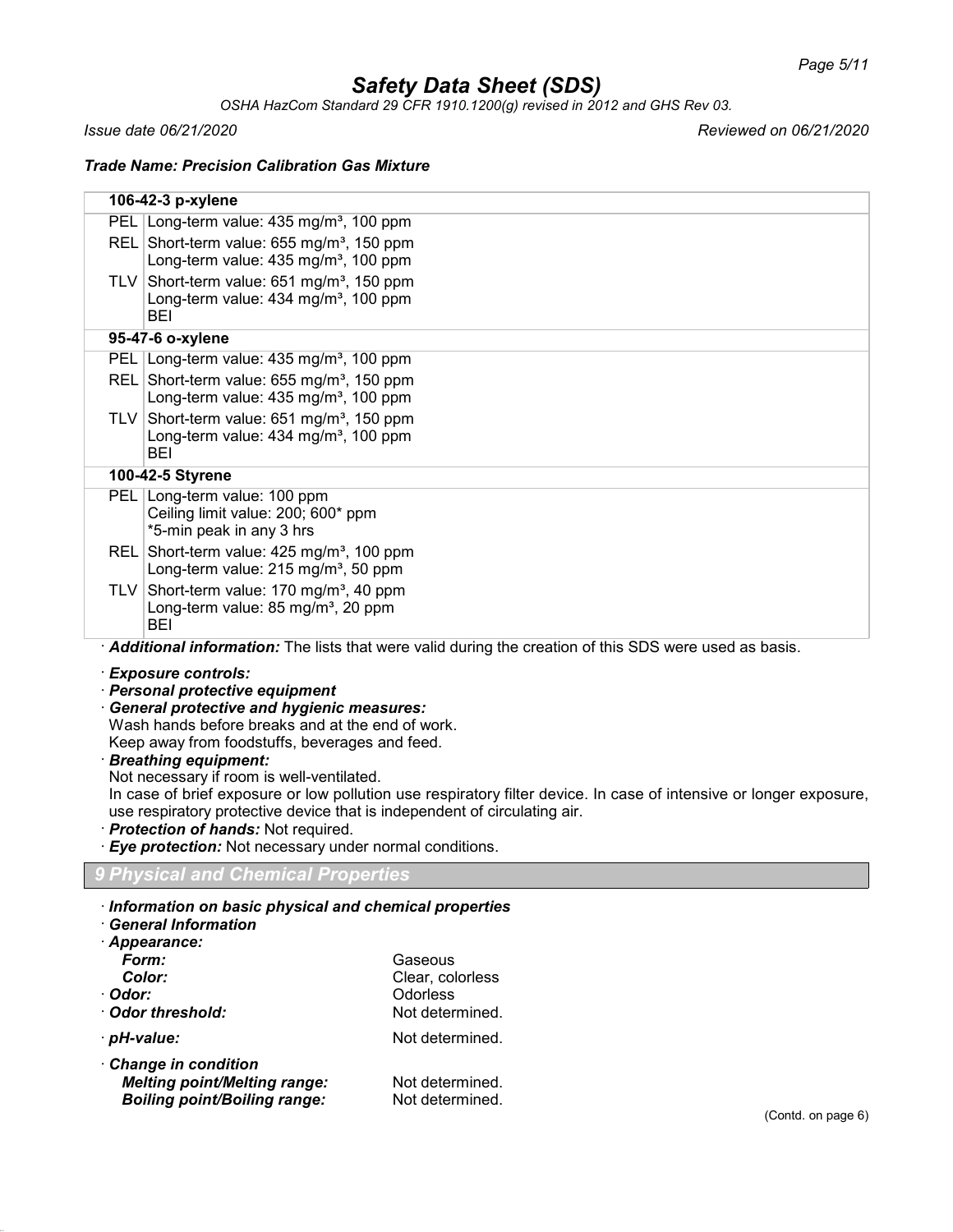*OSHA HazCom Standard 29 CFR 1910.1200(g) revised in 2012 and GHS Rev 03.*

### *Trade Name: Precision Calibration Gas Mixture*

| · Flash point:                                                                       | None                                                                             |
|--------------------------------------------------------------------------------------|----------------------------------------------------------------------------------|
| · Flammability (solid, gaseous):                                                     | Not determined.                                                                  |
| · Decomposition temperature:                                                         | Not determined.                                                                  |
| · Auto igniting:                                                                     | Product is not self-igniting.                                                    |
| · Danger of explosion:                                                               | Not determined.                                                                  |
| · Explosion limits:<br>Lower:<br><b>Upper:</b>                                       | Not determined.<br>Not determined.                                               |
| · Vapor pressure:                                                                    | Not determined.                                                                  |
| · Density:<br><b>Relative density:</b><br>Vapor density:<br><b>Evaporation rate:</b> | Not determined.<br>Not determined.<br>Not applicable.                            |
| · Solubility in / Miscibility with:<br>Water:                                        | Fully miscible.                                                                  |
| · Partition coefficient (n-octanol/water): Not determined.                           |                                                                                  |
| · Viscosity:<br>Dynamic:<br><b>Kinematic:</b><br>Other information:                  | Not determined.<br>Not determined.<br>No further relevant information available. |
|                                                                                      |                                                                                  |

### *10 Stability and Reactivity*

· *Reactivity:* No further relevant information available.

- · *Chemical stability:* Stable under normal conditions.
- · *Thermal decomposition / conditions to be avoided:* No decomposition if used according to specifications.
- · *Possibility of hazardous reactions:* No dangerous reactions known.
- · *Conditions to avoid:* No further relevant information available.
- · *Incompatible materials:* Strong oxidizing agents.
- · *Hazardous decomposition products:* Carbon Oxides and Nitrogen Oxides (NOx).

### *11 Toxicological Information*

· *Information on toxicological effects:*

· *Acute toxicity:*

| LD/LC50 values that are relevant for classification: |      |                                              |  |
|------------------------------------------------------|------|----------------------------------------------|--|
| 108-88-3 Toluene                                     |      |                                              |  |
| Oral                                                 | LD50 | 5000 mg/kg (Rat)                             |  |
| Dermal                                               | LD50 | 12124 mg/kg (Rabbit)                         |  |
|                                                      |      | Inhalative $ LG50/4 h $ 12.5-28.8 mg/l (Rat) |  |
| 100-41-4 Ethylbenzene                                |      |                                              |  |
| Oral                                                 | LD50 | 3500 mg/kg (Rat)                             |  |
| Dermal                                               | LD50 | 15433 mg/kg (Rabbit)                         |  |
| 108-38-3 m-xylene                                    |      |                                              |  |
| Oral                                                 | LD50 | 5000 mg/kg (Rat)                             |  |

*Issue date 06/21/2020 Reviewed on 06/21/2020*

(Contd. on page 7)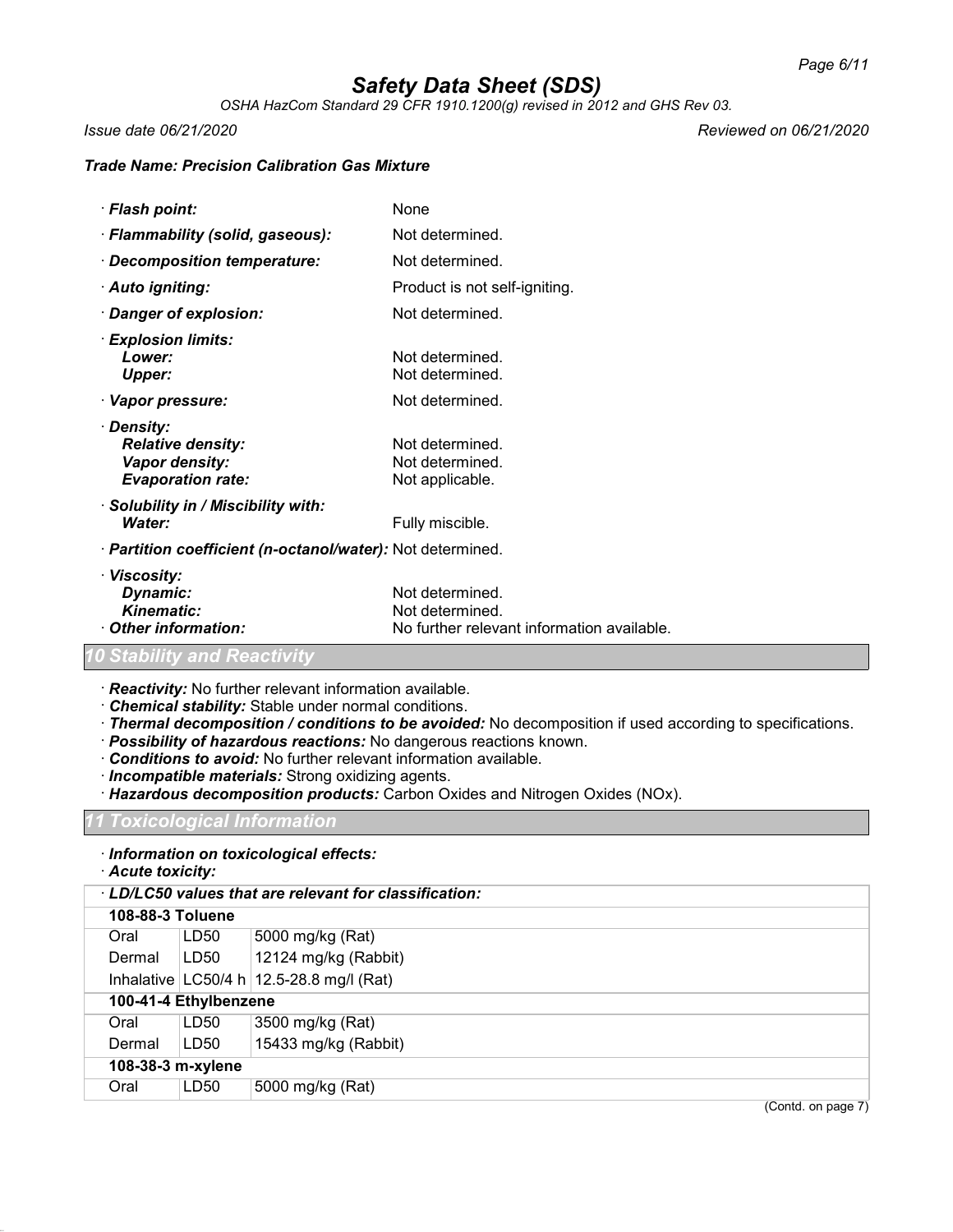*OSHA HazCom Standard 29 CFR 1910.1200(g) revised in 2012 and GHS Rev 03.*

*Issue date 06/21/2020 Reviewed on 06/21/2020*

### *Trade Name: Precision Calibration Gas Mixture*

| Dermal                     | LD <sub>50</sub>            | 14100 mg/kg (Rabbit)                                                    |                     |
|----------------------------|-----------------------------|-------------------------------------------------------------------------|---------------------|
| 106-42-3 p-xylene          |                             |                                                                         |                     |
| Oral                       | <b>LD50</b>                 | 5000 mg/kg (Rat)                                                        |                     |
| 100-42-5 Styrene           |                             |                                                                         |                     |
| Oral                       | LD50                        | 2650 mg/kg (Rat)                                                        |                     |
|                            |                             | Inhalative $ LG50/4 h 12 mg/l$ (Rat)                                    |                     |
| · Primary irritant effect: |                             |                                                                         |                     |
|                            |                             | On the skin: No irritating effect.<br>On the eye: No irritating effect. |                     |
|                            |                             | · Additional toxicological information:                                 |                     |
|                            |                             |                                                                         |                     |
| Carcinogenic categories:   |                             | · IARC (International Agency for Research on Cancer):                   |                     |
|                            |                             | Group 1 - Carcinogenic to humans                                        |                     |
|                            |                             | Group 2A - Probably carcinogenic to humans                              |                     |
|                            |                             | Group 2B - Possibly carcinogenic to humans                              |                     |
|                            |                             | Group 3 - Not classifiable as to its carcinogenicity to humans          |                     |
| 108-88-3 Toluene           |                             | Group 4 - Probably not carcinogenic to humans                           | 3                   |
|                            | 100-41-4 Ethylbenzene       |                                                                         | 2B                  |
| 108-38-3 m-xylene          |                             |                                                                         |                     |
| 106-42-3 p-xylene          |                             |                                                                         | 3                   |
|                            | 95-47-6 o-xylene            |                                                                         | 3<br>$\overline{3}$ |
|                            |                             |                                                                         | 2B                  |
| 100-42-5 Styrene           |                             |                                                                         |                     |
|                            |                             | · NTP (National Toxicology Program):                                    |                     |
| 100-42-5 Styrene           |                             |                                                                         | R                   |
|                            |                             | OSHA-Ca (Occupational Safety & Health Administration):                  |                     |
|                            |                             | None of the ingredients are listed.                                     |                     |
| 12 Ecological Information  |                             |                                                                         |                     |
| · Toxicity:                |                             |                                                                         |                     |
| Aquatic toxicity:          |                             |                                                                         |                     |
| 108-88-3 Toluene           |                             |                                                                         |                     |
|                            | EC50 10 mg/l (Green algae)  |                                                                         |                     |
|                            | 8.0 mg/l (Water flea)       |                                                                         |                     |
|                            | 100-41-4 Ethylbenzene       |                                                                         |                     |
|                            | EC50 4.9 mg/l (Green algae) |                                                                         |                     |
|                            |                             | 1.8-2.4 mg/l (Water flea)                                               |                     |
| 100-42-5 Styrene           |                             |                                                                         |                     |

EC50 4.7 mg/l (Water flea)

· *Persistence and degradability:* No further relevant information available.

· *Behavior in environmental systems:*

- · *Bioaccumulative potential:* No further relevant information available.
- · *Mobility in soil:* No further relevant information available.
- · *Additional ecological information:*

· *General notes:* Generally not hazardous for water.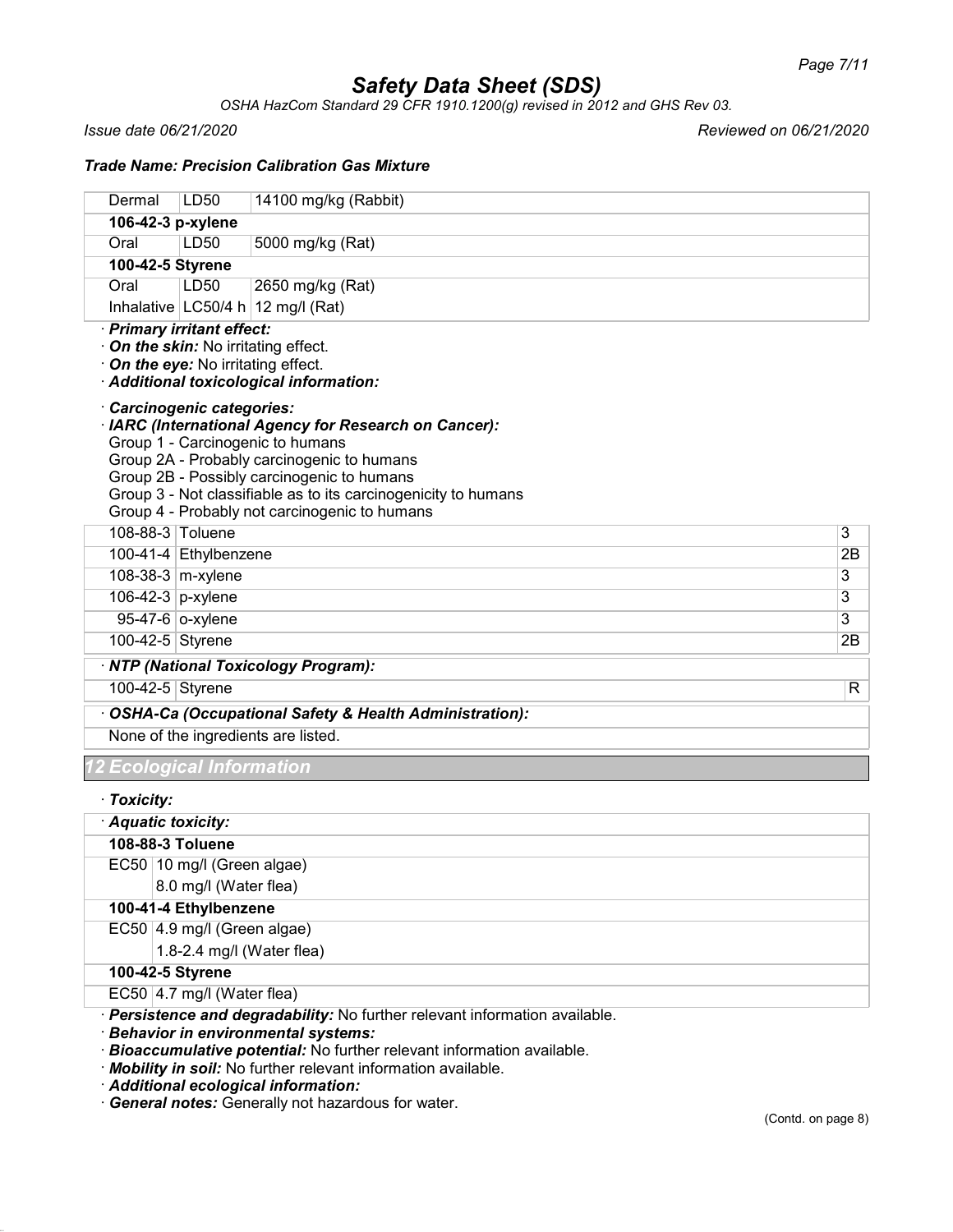*OSHA HazCom Standard 29 CFR 1910.1200(g) revised in 2012 and GHS Rev 03.*

*Issue date 06/21/2020 Reviewed on 06/21/2020*

### *Trade Name: Precision Calibration Gas Mixture*

### · *Results of PBT and vPvB assessment:*

- · *PBT:* Not applicable.
- · *vPvB:* Not applicable.

· *Other adverse effects:* No further relevant information available.

### *13 Disposal Considerations*

| Disposal Considerations                                                                                                                                                                                                                                                                                                                                                                                                                                                                                                                        |                                                                                   |  |  |
|------------------------------------------------------------------------------------------------------------------------------------------------------------------------------------------------------------------------------------------------------------------------------------------------------------------------------------------------------------------------------------------------------------------------------------------------------------------------------------------------------------------------------------------------|-----------------------------------------------------------------------------------|--|--|
| $\cdot$ Waste treatment methods<br>$\cdot$ Recommendation:<br>Release all residual gas pressure in a well ventilated area. Verify the cylinder is completely empty (0 PSIG).<br>Remove or cover any hazard labels. Return empty cylinder for recycling.<br>NOTE: Check with the local easte authority before placing any gas cylinder into waste container for pickup.<br>GASCO encourages the consumer to return all cylinders.<br>· Waste disposal key: The U.S. EPA has not published waste disposal numbers for this product's components. |                                                                                   |  |  |
| · Uncleaned packaging<br>· Recommendation: Return cylinder and unused product to supplier.                                                                                                                                                                                                                                                                                                                                                                                                                                                     |                                                                                   |  |  |
| <b>Transport Information</b>                                                                                                                                                                                                                                                                                                                                                                                                                                                                                                                   |                                                                                   |  |  |
| · UN-Number:<br>· DOT, ADR/ADN, IMDG, IATA<br>· UN proper shipping name:                                                                                                                                                                                                                                                                                                                                                                                                                                                                       | <b>UN1956</b>                                                                     |  |  |
| $\cdot$ DOT<br>· ADR/ADN<br>· IMDG, IATA<br>· Transport hazard class(es):                                                                                                                                                                                                                                                                                                                                                                                                                                                                      | Compressed gas, n.o.s.<br>UN1956 Compressed gas, n.o.s.<br>COMPRESSED GAS, N.O.S. |  |  |
| $\cdot$ DOT                                                                                                                                                                                                                                                                                                                                                                                                                                                                                                                                    |                                                                                   |  |  |
|                                                                                                                                                                                                                                                                                                                                                                                                                                                                                                                                                |                                                                                   |  |  |
| Class:<br>· Label:                                                                                                                                                                                                                                                                                                                                                                                                                                                                                                                             | 2.2<br>2.2                                                                        |  |  |
| · ADR/ADN                                                                                                                                                                                                                                                                                                                                                                                                                                                                                                                                      |                                                                                   |  |  |
|                                                                                                                                                                                                                                                                                                                                                                                                                                                                                                                                                |                                                                                   |  |  |
| Class:<br>· Label:                                                                                                                                                                                                                                                                                                                                                                                                                                                                                                                             | 2.21A<br>2.2                                                                      |  |  |
| $·$ IMDG, IATA                                                                                                                                                                                                                                                                                                                                                                                                                                                                                                                                 |                                                                                   |  |  |
|                                                                                                                                                                                                                                                                                                                                                                                                                                                                                                                                                |                                                                                   |  |  |
| Class:<br>· Label:<br>· Packing group:                                                                                                                                                                                                                                                                                                                                                                                                                                                                                                         | 2.2<br>2.2                                                                        |  |  |
| · DOT, ADR/ADN, IMDG, IATA                                                                                                                                                                                                                                                                                                                                                                                                                                                                                                                     | Non-Regulated Material                                                            |  |  |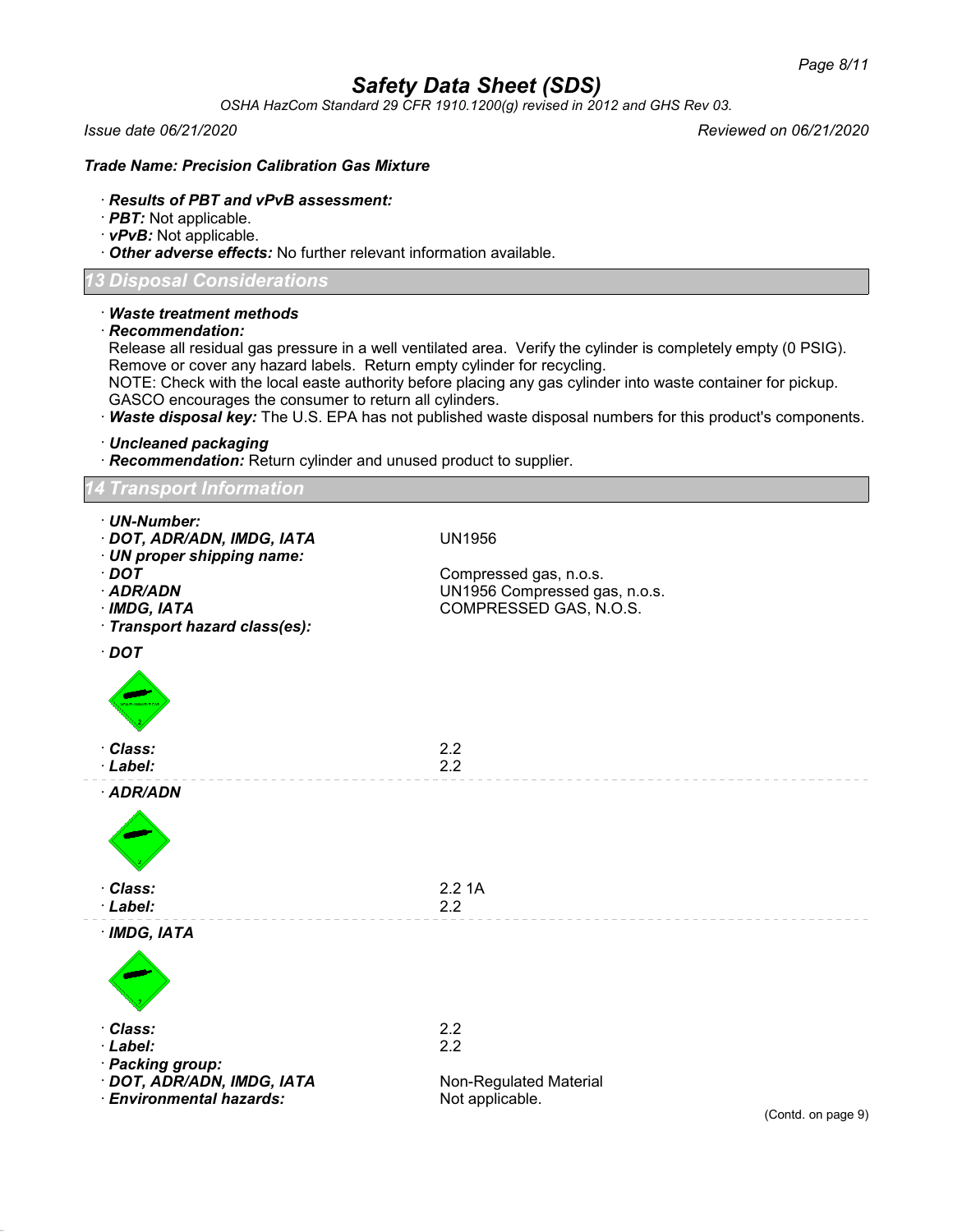*OSHA HazCom Standard 29 CFR 1910.1200(g) revised in 2012 and GHS Rev 03.*

*Trade Name: Precision Calibration Gas Mixture*

*Issue date 06/21/2020 Reviewed on 06/21/2020*

| · Special precautions for user:<br>· EMS Number:<br><b>MARPOL73/78 and the IBC Code:</b> | · Hazard identification number (Kemler code): 20<br>Transport in bulk according to Annex II of | Not applicable.<br>$F-C.S-V$<br>Not applicable.                                                                                                              |
|------------------------------------------------------------------------------------------|------------------------------------------------------------------------------------------------|--------------------------------------------------------------------------------------------------------------------------------------------------------------|
| · Transport/Additional information:                                                      |                                                                                                |                                                                                                                                                              |
| · DOT<br>· Quantity limitations:                                                         |                                                                                                | On passenger aircraft/rail: 75 kg<br>On cargo aircraft only: 150 kg                                                                                          |
| · ADR/ADN<br>$\cdot$ Excepted quantities (EQ):<br>· UN "Model Regulation":               |                                                                                                | Code: E1<br>Maximum net quantity per inner packaging: 30 ml<br>Maximum net quantity per outer packaging: 1000 ml<br>UN 1956 COMPRESSED GAS, N.O.S., 2.2, (E) |
| <b>15 Regulatory Information</b>                                                         |                                                                                                |                                                                                                                                                              |

#### · *Safety, health and environmental regulations/legislation specific for the substance or mixture:* · *SARA (Superfund Amendments and Reauthorization):*

|                   | Section 355 (extremely hazardous substances):               |  |  |  |
|-------------------|-------------------------------------------------------------|--|--|--|
|                   | None of the ingredients are listed.                         |  |  |  |
|                   | · Section 313 (Specific toxic chemical listings):           |  |  |  |
| 108-88-3 Toluene  |                                                             |  |  |  |
|                   | 100-41-4 Ethylbenzene                                       |  |  |  |
| 108-38-3 m-xylene |                                                             |  |  |  |
| 106-42-3 p-xylene |                                                             |  |  |  |
| 95-47-6 o-xylene  |                                                             |  |  |  |
| 100-42-5 Styrene  |                                                             |  |  |  |
|                   | · TSCA (Toxic Substances Control Act):                      |  |  |  |
|                   | 7727-37-9 Nitrogen                                          |  |  |  |
|                   | 108-88-3 Toluene                                            |  |  |  |
|                   | 100-41-4 Ethylbenzene                                       |  |  |  |
|                   | 108-38-3 m-xylene                                           |  |  |  |
|                   | 106-42-3 p-xylene                                           |  |  |  |
|                   | 95-47-6 o-xylene                                            |  |  |  |
|                   | 100-42-5 Styrene                                            |  |  |  |
|                   | 1120-21-4 Undecane                                          |  |  |  |
|                   | 629-59-4 Tetradecane                                        |  |  |  |
|                   | California Proposition 65:                                  |  |  |  |
|                   | Chemicals known to cause cancer:                            |  |  |  |
|                   | 100-41-4 Ethylbenzene                                       |  |  |  |
|                   | Chemicals known to cause reproductive toxicity for females: |  |  |  |
| 108-88-3 Toluene  |                                                             |  |  |  |
|                   | Chemicals known to cause reproductive toxicity for males:   |  |  |  |
|                   | None of the ingredients are listed.                         |  |  |  |
|                   | (Contd. on page 10)                                         |  |  |  |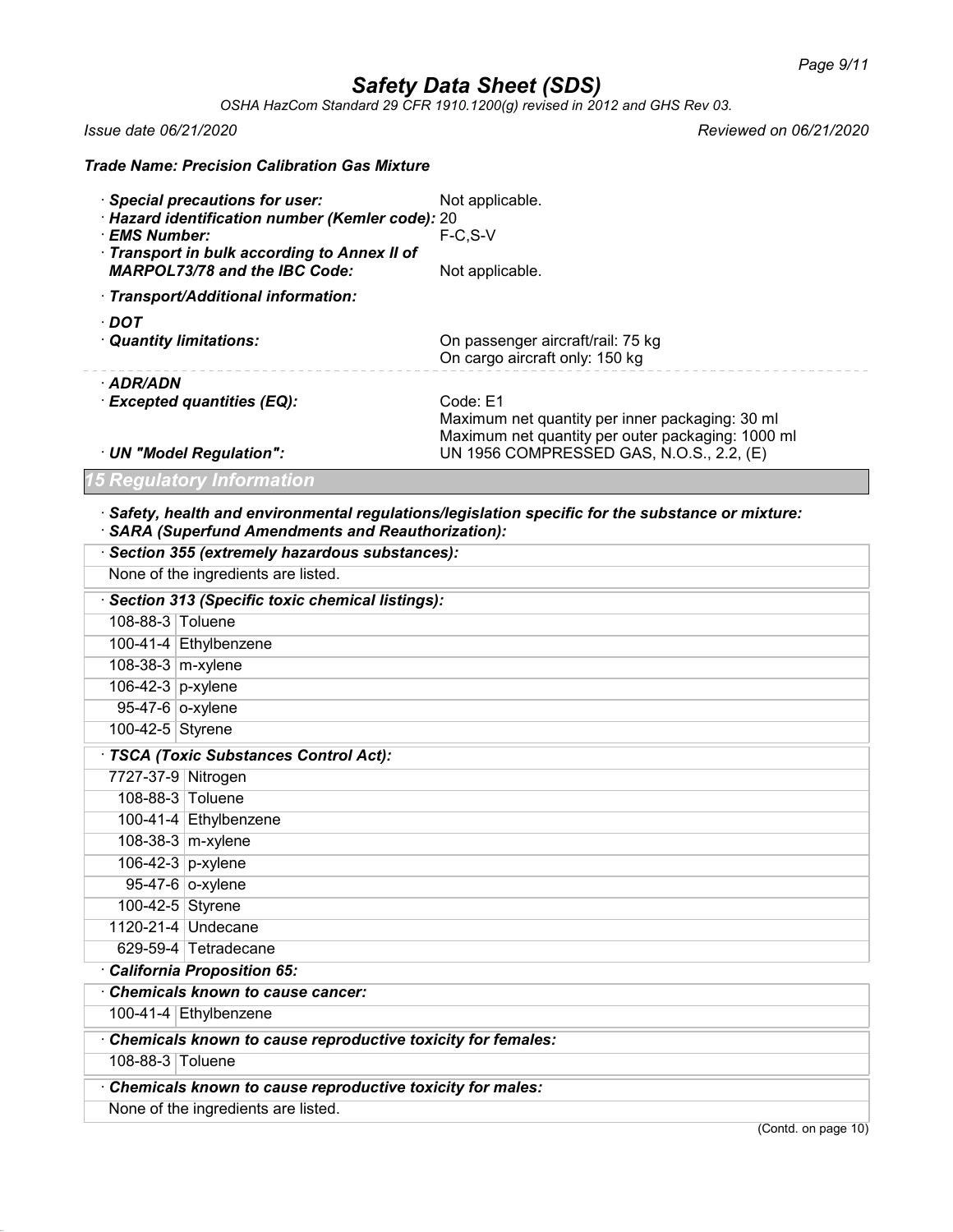*OSHA HazCom Standard 29 CFR 1910.1200(g) revised in 2012 and GHS Rev 03.*

*Issue date 06/21/2020 Reviewed on 06/21/2020*

#### *Trade Name: Precision Calibration Gas Mixture*

| Chemicals known to cause developmental toxicity:    |                                          |                |  |  |  |
|-----------------------------------------------------|------------------------------------------|----------------|--|--|--|
| None of the ingredients are listed.                 |                                          |                |  |  |  |
| Carcinogenic categories:                            |                                          |                |  |  |  |
|                                                     | · EPA (Environmental Protection Agency): |                |  |  |  |
| 108-88-3 Toluene                                    |                                          | Ш              |  |  |  |
|                                                     | 100-41-4 Ethylbenzene                    | D              |  |  |  |
| 108-38-3 m-xylene                                   |                                          |                |  |  |  |
| 106-42-3 p-xylene                                   |                                          |                |  |  |  |
|                                                     | 95-47-6 o-xylene                         |                |  |  |  |
| · TLV (Threshold Limit Value established by ACGIH): |                                          |                |  |  |  |
| 108-88-3 Toluene                                    |                                          | A4             |  |  |  |
|                                                     | 100-41-4 Ethylbenzene                    | A <sub>3</sub> |  |  |  |
| 108-38-3 $m$ -xylene                                |                                          | A4             |  |  |  |
| 106-42-3 p-xylene                                   |                                          | A4             |  |  |  |
|                                                     | 95-47-6 o-xylene                         | A4             |  |  |  |
| 100-42-5 Styrene                                    |                                          | A4             |  |  |  |

· *NIOSH-Ca (National Institute for Occupational Safety and Health):*

### None of the ingredients are listed.

#### · *GHS label elements*

The product is classified and labeled according to the Globally Harmonized System (GHS).

#### · *Hazard pictograms:*



· *Signal word:* Warning

· *Hazard statements:*

H280 Contains gas under pressure; may explode if heated.

May displace oxygen and cause rapid suffocation.

### · *Precautionary statements:*

P410+P403 Protect from sunlight. Store in a well-ventilated place.

· *National regulations:*

### None of the ingredients are listed.

· *Chemical safety assessment:* A Chemical Safety Assessment has not been carried out.

### *Other Informat*

### · *Relevant phrases:*

Gasco Affiliates, LLC, makes not express or implied warranties, guarantees or representations regarding the product of the information herein, including but not limited to any implied warranty or merchantability or fitness for use. Gasco Affilitates, LLC shall not be liable for any personal injury, property or other damages of any nature, whether compensatory, consequential, exemplary, or otherwise, resulting from any publication, use of reliance upon the information herein.

- · *Date of last revision/ revision number:* 06/21/2020 / -
- · *Abbreviations and acronyms:*

ADR: The European Agreement concerning the International Carriage of Dangerous Goods by Road ADN: The European Agreement concerning the International Carriage of Dangerous Goods by Inland Waterways IMDG: International Maritime Code for Dangerous Goods